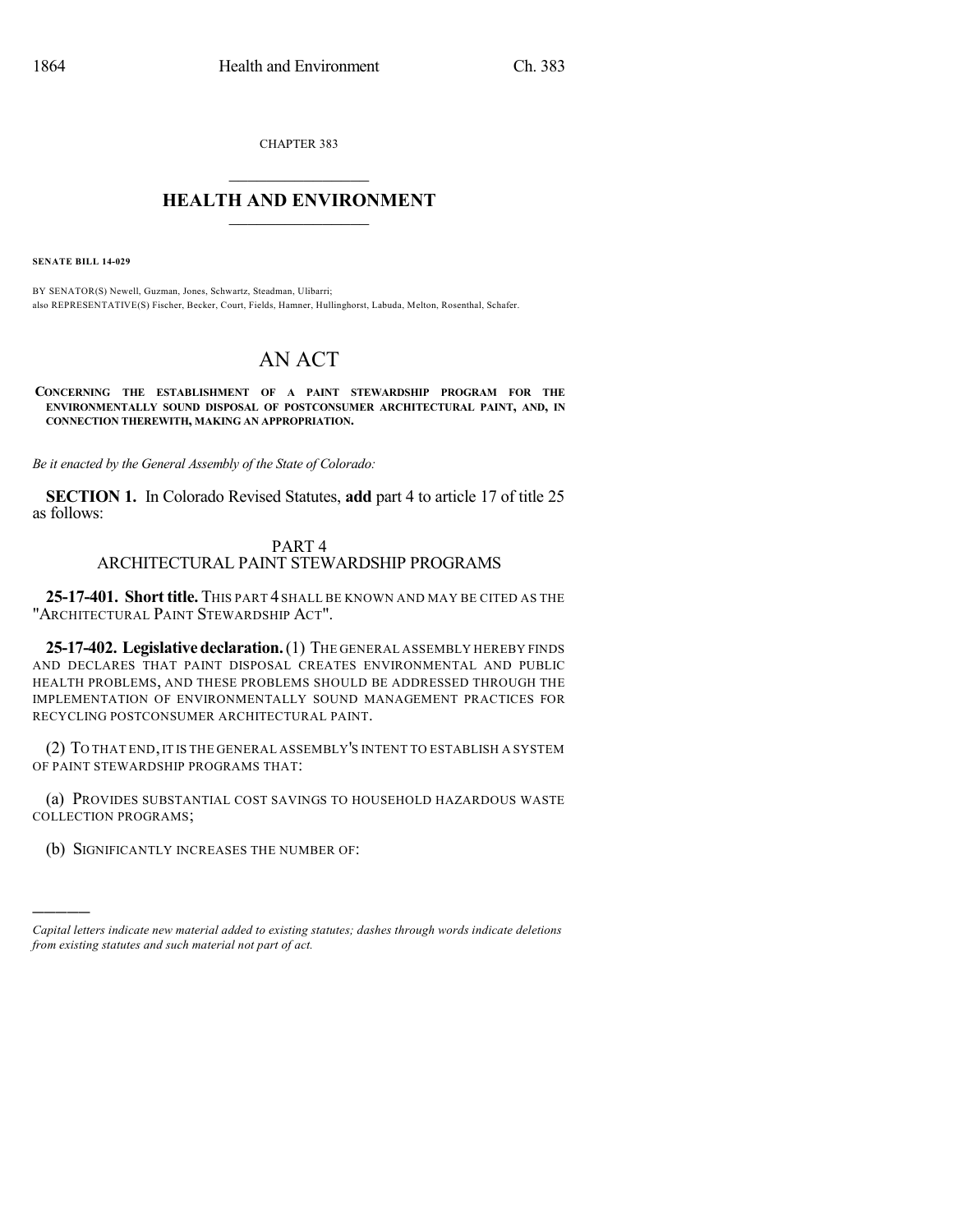(I) POSTCONSUMER ARCHITECTURAL PAINT COLLECTION SITES; AND

(II) RECYCLING OPPORTUNITIES FOR HOUSEHOLDS, BUSINESSES, AND OTHER GENERATORS OF POSTCONSUMER ARCHITECTURAL PAINT; AND

(c) EXEMPLIFIES THE PRINCIPLES OF A PRODUCT-CENTERED APPROACH TO ENVIRONMENTAL PROTECTION, OFTEN REFERRED TO AS "PRODUCT STEWARDSHIP".

**25-17-403. Definitions.** AS USED IN THIS PART 4, UNLESS THE CONTEXT OTHERWISE REQUIRES:

(1) (a) "ARCHITECTURAL PAINT" MEANS AN INTERIOR OR EXTERIOR ARCHITECTURAL COATING SOLD IN A CONTAINER OF FIVE GALLONS OR LESS.

(b) "ARCHITECTURAL PAINT" DOES NOT INCLUDE INDUSTRIAL, ORIGINAL EQUIPMENT MANUFACTURER, OR SPECIALTY COATINGS AS THOSE TERMS ARE DEFINED BY THE COMMISSION BY RULE.

(2) "COMMISSION" MEANS THE SOLID AND HAZARDOUS WASTE COMMISSION CREATED IN SECTION 25-15-302.

(3) "CURBSIDE SERVICE" MEANS A WASTE COLLECTION, RECYCLING, AND DISPOSAL SERVICE THAT PROVIDES PICKUP OF COVERED ARCHITECTURAL PAINT FROM RESIDENCES, INCLUDING SINGLE- AND MULTI-FAMILY DWELLING UNITS, AND SMALL BUSINESSES IN QUANTITIES THAT A RESIDENCE OR SMALL BUSINESS WOULD REASONABLY GENERATE.

(4) "DEPARTMENT" MEANS THE DEPARTMENT OF PUBLIC HEALTH AND ENVIRONMENT CREATED IN SECTION 24-1-119, C.R.S.

(5) "DISTRIBUTOR" MEANS A PERSON WHO HAS A CONTRACTUAL RELATIONSHIP WITH ONE OR MORE PRODUCERS TO MARKET AND SELL ARCHITECTURAL PAINT TO RETAILERS.

(6) "ENERGY RECOVERY" MEANS A PROCESS BY WHICH ALL OR PART OF ARCHITECTURAL PAINT MATERIALS ARE PROCESSED IN ORDER TO USE THE HEAT CONTENT OR ANOTHER FORM OF ENERGY FROM THE MATERIALS.

(7) "ENVIRONMENTALLY SOUND MANAGEMENT PRACTICES" MEANS POLICIES THAT A PRODUCER OR A STEWARDSHIP ORGANIZATION IMPLEMENTS TO ENSURE COMPLIANCE WITH ALL APPLICABLE ENVIRONMENTAL LAWS, INCLUDING LAWS ADDRESSING:

(a) RECORD KEEPING;

(b) TRACKING AND DOCUMENTING THE DISPOSAL OF ARCHITECTURAL PAINT WITHIN AND OUTSIDE THE STATE; AND

(c) ENVIRONMENTAL LIABILITY COVERAGE FOR PROFESSIONAL SERVICES AND CONTRACTOR OPERATIONS.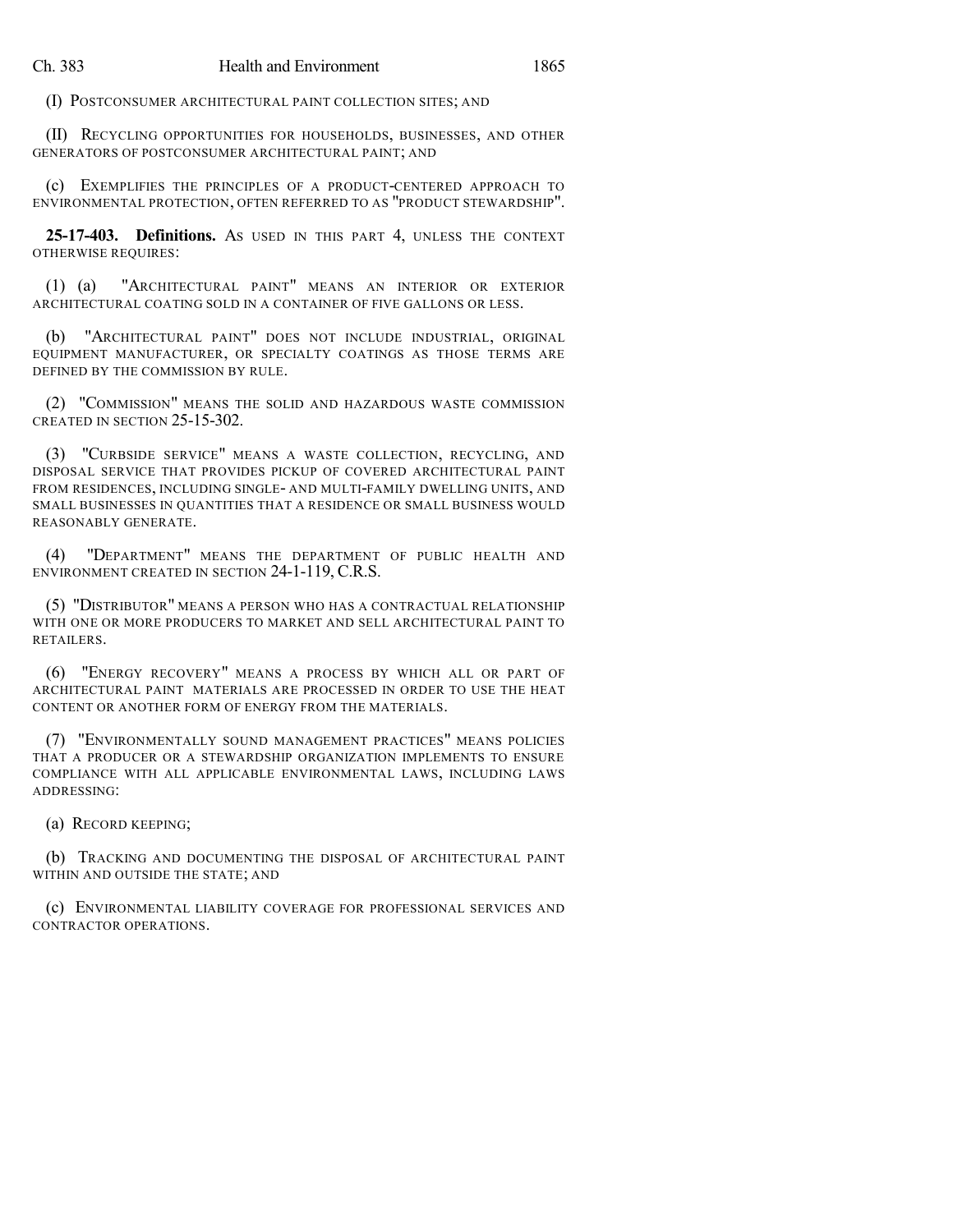(8) "EXECUTIVE DIRECTOR" MEANS THE EXECUTIVE DIRECTOR OF THE DEPARTMENT OR THE EXECUTIVE DIRECTOR'S DESIGNEE.

(9) "PAINT STEWARDSHIP ASSESSMENT" MEANS AN AMOUNT THAT A PRODUCER PARTICIPATING IN A PAINT STEWARDSHIP PROGRAM ADDS TO THE PURCHASE PRICE OF A CONTAINER OF ARCHITECTURAL PAINT SOLD IN COLORADO THAT COVERS THE COST OF COLLECTING, TRANSPORTING, AND PROCESSING POSTCONSUMER ARCHITECTURAL PAINT STATEWIDE.

(10) "PAINT STEWARDSHIP PROGRAM" MEANS A PROGRAM CREATED IN ACCORDANCE WITH SECTION 25-17-405.

(11) "POSTCONSUMER ARCHITECTURAL PAINT"MEANS UNUSED ARCHITECTURAL PAINT THAT THE PURCHASER OF THE PAINT NO LONGER WANTS.

(12) "PRODUCER" MEANS AN ORIGINAL PRODUCER OF ARCHITECTURAL PAINT THAT SELLS, OFFERS FOR SALE, OR DISTRIBUTES ARCHITECTURAL PAINT WITHIN OR INTO COLORADO UNDER EITHER THE PRODUCER'S OWN NAME OR A BRAND THAT THE PRODUCER MANUFACTURES.

(13) "RECYCLING"MEANS A PROCESS THAT TRANSFORMS DISCARDED PRODUCTS, COMPONENTS, OR BYPRODUCTS INTO NEW USABLE OR MARKETABLE MATERIALS THAT MAY INVOLVE A CHANGE IN THE PRODUCT'S IDENTITY."RECYCLING"DOES NOT MEAN ENERGY RECOVERY OR ENERGY GENERATION BY MEANS OF COMBUSTING DISCARDED PRODUCTS, COMPONENTS, OR BYPRODUCTS WITH OR WITHOUT OTHER WASTE PRODUCTS.

(14) "RETAILER" MEANS A PERSON THAT SELLS OR OFFERS FOR SALE ARCHITECTURAL PAINT WITHIN OR INTO COLORADO.

(15) "REUSE"MEANS THE RETURN OF A PRODUCT THAT HAS ALREADY BEEN USED INTO THE MARKETPLACE FOR USE IN THE SAME MANNER AS ORIGINALLY INTENDED WITHOUT A CHANGE IN THE PRODUCT'S IDENTITY.

(16) "SELL"MEANS TO TRANSFER TITLE FOR CONSIDERATION,INCLUDING REMOTE SALES CONDUCTED THROUGH SALES OUTLETS, CATALOGS, OR ONLINE. "SELL" DOES NOT INCLUDE SALES OR DONATIONS OF ARCHITECTURAL PAINT IN THE ORIGINAL CONTAINER FOR REUSE.

(17) "STEWARDSHIP ORGANIZATION" MEANS A CORPORATION, NONPROFIT ORGANIZATION, OR OTHER LEGAL ENTITY CREATED OR CONTRACTED BY ONE OR MORE PRODUCERS TO IMPLEMENT A PAINT STEWARDSHIP PROGRAM.

**25-17-404. Paint stewardship program plan - assessment - rules - fees.** (1) EFFECTIVE JULY 1, 2015, NO PRODUCER SHALL SELL, OFFER FOR SALE, OR DISTRIBUTE ARCHITECTURAL PAINT IN COLORADO UNLESS THE PRODUCER IS IMPLEMENTING OR PARTICIPATING IN A PAINT STEWARDSHIP PROGRAM APPROVED BY THE EXECUTIVE DIRECTOR. THE EXECUTIVE DIRECTOR MAY APPROVE AN EARLIER START DATE AS PART OF HIS OR HER APPROVAL OF A PAINT STEWARDSHIP PROGRAM PLAN SUBMITTED IN ACCORDANCE WITH SUBSECTION (2) OF THIS SECTION. A PAINT STEWARDSHIP PROGRAM MUST COMMENCE WITHIN NINETY DAYS AFTER THE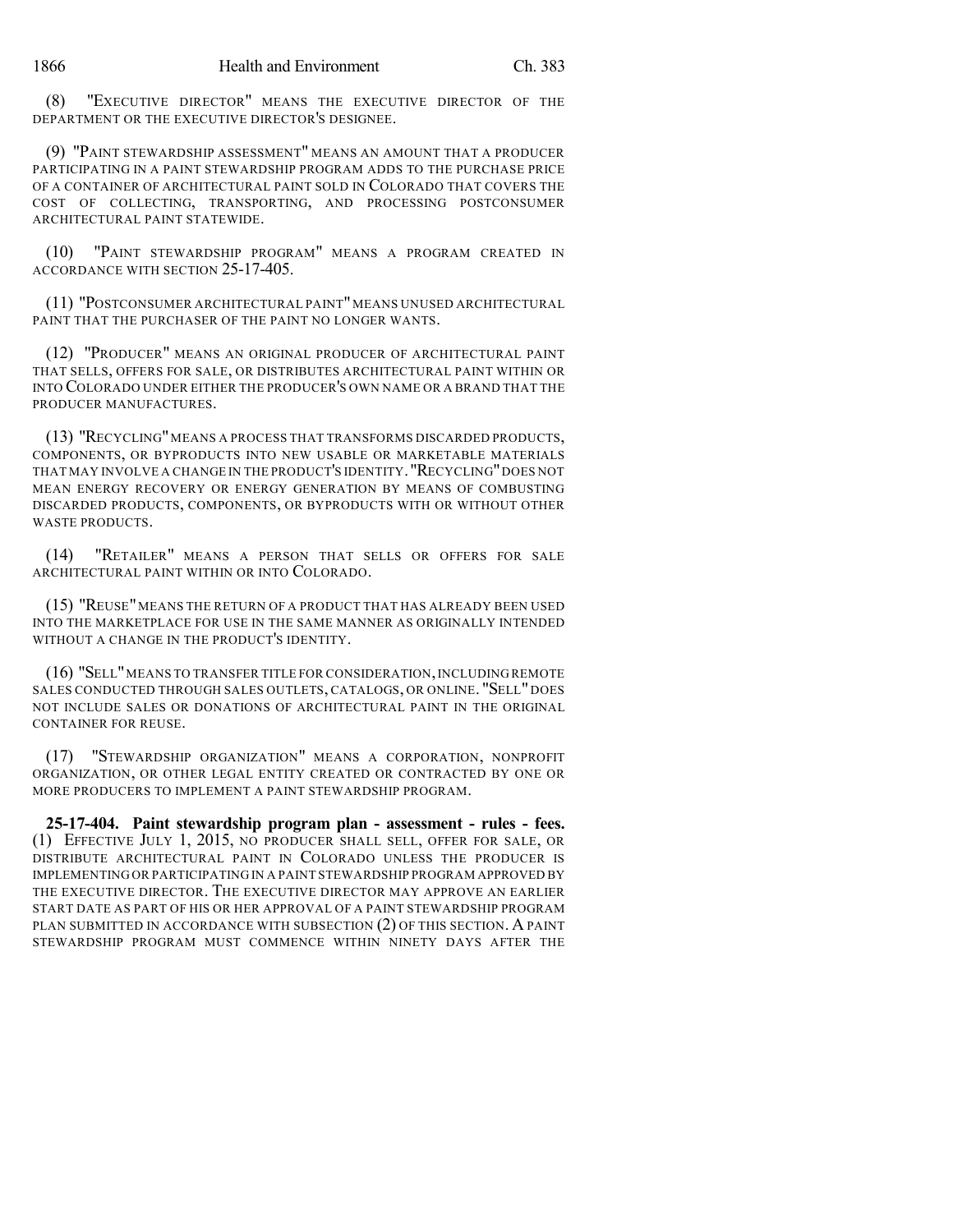EXECUTIVE DIRECTOR'S APPROVAL OF THE PAINT STEWARDSHIP PROGRAM PLAN.

(2) ONE OR MORE PRODUCERS, OR A STEWARDSHIP ORGANIZATION CONTRACTED BY ONE OR MORE PRODUCERS, SHALL SUBMIT FOR APPROVAL A PAINT STEWARDSHIP PROGRAM PLAN TO THE EXECUTIVE DIRECTOR BY JANUARY 1, 2015. TO BE APPROVED, A PAINT STEWARDSHIP PROGRAM PLAN MUST:

(a) IDENTIFY THE FOLLOWING:

(I) A LIST OF EACH PRODUCER PARTICIPATING IN THE PROGRAM;

THE CONTACT INFORMATION FOR THE PRODUCER OR STEWARDSHIP ORGANIZATION IMPLEMENTING THE PROGRAM; AND

(III) A LIST OF ALL BRANDS COVERED BY THE PROGRAM;

(b) DESCRIBE THE MANNER IN WHICH THE PROGRAM WILL COLLECT, TRANSPORT, REUSE,RECYCLE,AND PROCESS POSTCONSUMER ARCHITECTURAL PAINT,INCLUDING A DESCRIPTION OF THE FOLLOWING:

(I) ENERGY RECOVERY AND DISPOSAL; AND

(II) STANDARDS TO ENSURE THE USE OF ENVIRONMENTALLY SOUND MANAGEMENT PRACTICES, INCLUDING COLLECTION STANDARDS;

(c) DESCRIBE THE MANNER IN WHICH THE PROGRAM WILL COLLECT POSTCONSUMER ARCHITECTURAL PAINT. AT A MINIMUM, A PROGRAM PLAN MUST ESTABLISH COLLECTION PRACTICES THAT:

(I) PROVIDE CONVENIENT COLLECTION SITES THROUGHOUT THE STATE;

(II) TO ENSURE ADEQUATE COLLECTION COVERAGE, USE DEMOGRAPHIC AND GEOGRAPHIC INFORMATION MODELING TO DETERMINE THE NUMBER AND DISTRIBUTION OF COLLECTION SITES BASED ON THE FOLLOWING CRITERIA:

(A) AT LEAST NINETY PERCENT OF COLORADO RESIDENTS MUST HAVE A PERMANENT COLLECTION SITE WITHIN A FIFTEEN-MILE RADIUS OF THEIR HOMES;

(B) AN ADDITIONAL PERMANENT SITE MUST BE PROVIDED FOR EVERY THIRTY THOUSAND RESIDENTS OF AN URBANIZED AREA, AS DEFINED BY THE UNITED STATES CENSUS BUREAU,AND DISTRIBUTED IN A MANNER THAT PROVIDES CONVENIENT AND REASONABLY EQUITABLE ACCESS FOR RESIDENTS WITHIN EACH URBANIZED AREA, UNLESS THE EXECUTIVE DIRECTOR APPROVES OTHERWISE; AND

(C) FOR THE PORTION OF COLORADO RESIDENTS WHO WILL NOT HAVE A PERMANENT COLLECTION SITE WITHIN A FIFTEEN-MILE RADIUS OF THEIR HOMES,THE PLAN MUST PROVIDE COLLECTION EVENTS AT LEAST ONCE PER YEAR; AND

(III) INCLUDE SPECIFIC INFORMATION ON HOW TO SERVE GEOGRAPHICALLY ISOLATED POPULATIONS AND A PROPOSAL FOR HOW TO MEASURE AND REPORT SERVICE TO THOSE POPULATIONS. THIS INFORMATION MUST INCLUDE A DESCRIPTION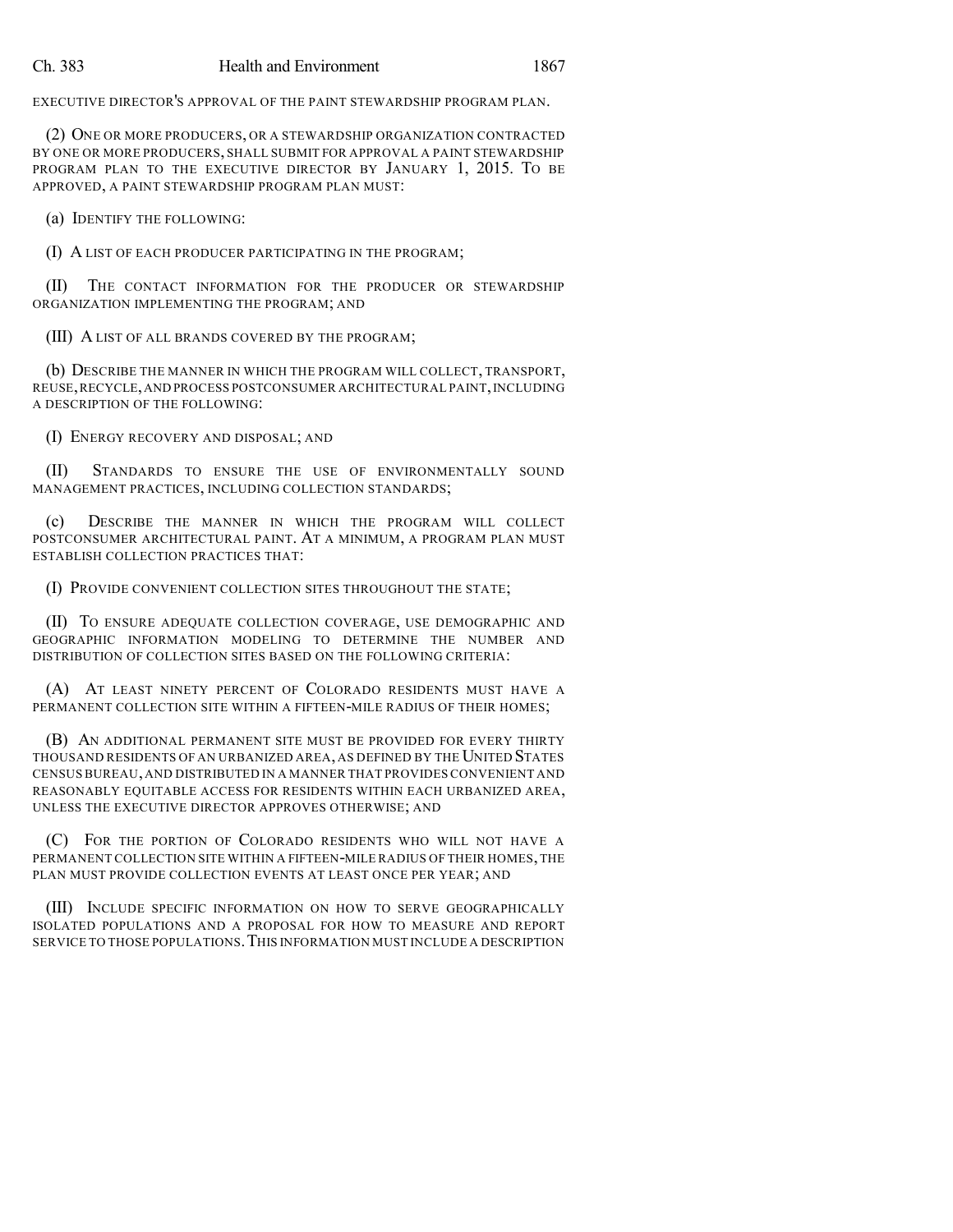OF HOW THE PROGRAM WILL WORK WITH EXISTING RECYCLERS AND LOCAL GOVERNMENTS THAT WISH TO CONTINUE TO BE INVOLVED IN PAINT RECYCLING AND COLLECTION.

(d) NOTWITHSTANDING THE REQUIREMENTS OF SUBPARAGRAPHS (I) AND (II) OF PARAGRAPH (c) OF THIS SUBSECTION (2), THE PLAN MAY, IN LIEU OF PROVIDING COLLECTION SITES FOR A SPECIFIED GEOGRAPHIC AREA OR POPULATION, IDENTIFY AN AVAILABLE CURBSIDE SERVICE THAT PROVIDES ACCESS TO RESIDENTS THAT IS AT LEAST AS CONVENIENT AND EQUITABLY ACCESSIBLE AS A COLLECTION SITE;

(e) DESCRIBE HOW THE PAINT STEWARDSHIP PROGRAM WILL INCORPORATE AND FAIRLY COMPENSATE SERVICE PROVIDERS FOR ACTIVITIES THAT MAY INCLUDE:

(I) FOR SERVICES SUCH AS PERMANENT COLLECTION SITES, COLLECTION EVENTS, OR CURBSIDE SERVICES, THE COVERAGE OF COSTS FOR COLLECTING POSTCONSUMER ARCHITECTURAL PAINT AND ARCHITECTURAL PAINT CONTAINERS;

(II) THE REUSE OR PROCESSING OF POSTCONSUMER ARCHITECTURAL PAINT AT A PERMANENT COLLECTION SITE; AND

(III) THE TRANSPORTATION, RECYCLING, AND PROPER DISPOSAL OF POSTCONSUMER ARCHITECTURAL PAINT;

(f) PROVIDE A LIST OF THE NAMES, LOCATIONS, AND HOURS OF OPERATION FOR FACILITIES ACCEPTING POSTCONSUMER ARCHITECTURAL PAINT FOR RECYCLING UNDER THE PROGRAM;

(g) IDENTIFY ONE OR MORE DESIGNATED PERSONS RESPONSIBLE FOR:

(I) ENSURING THE PROGRAM'S COMPLIANCE WITH THIS PART 4 AND THE RULES PROMULGATED UNDER THIS PART 4; AND

(II) SERVING AS A CONTACT PERSON FOR THE DEPARTMENT WITH RESPECT TO THE PAINT STEWARDSHIP PROGRAM;

(h) DESCRIBE THE MANNER IN WHICH THE PROGRAM WILL ACHIEVE THE FOLLOWING GOALS:

(I) REDUCING THE GENERATION OF POSTCONSUMER ARCHITECTURAL PAINT;

(II) PROMOTING THE REUSE OF POSTCONSUMER ARCHITECTURAL PAINT; AND

(III) USING BEST PRACTICES THAT ARE BOTH ENVIRONMENTALLY AND ECONOMICALLY SOUND TO MANAGE POSTCONSUMER ARCHITECTURAL PAINT. THESE PRACTICES SHOULD FOLLOW A WASTE HANDLING HIERARCHY, WHICH PROVIDES A PREFERENCE FOR SOURCE REDUCTION, THEN REUSE, FOLLOWED BY RECYCLING, ENERGY RECOVERY, AND FINALLY WASTE DISPOSAL.

(i) INCLUDE AN EDUCATION AND OUTREACH PROGRAM THAT MUST:

(I) TARGET CONSUMERS, PAINTING CONTRACTORS, AND PAINT RETAILERS;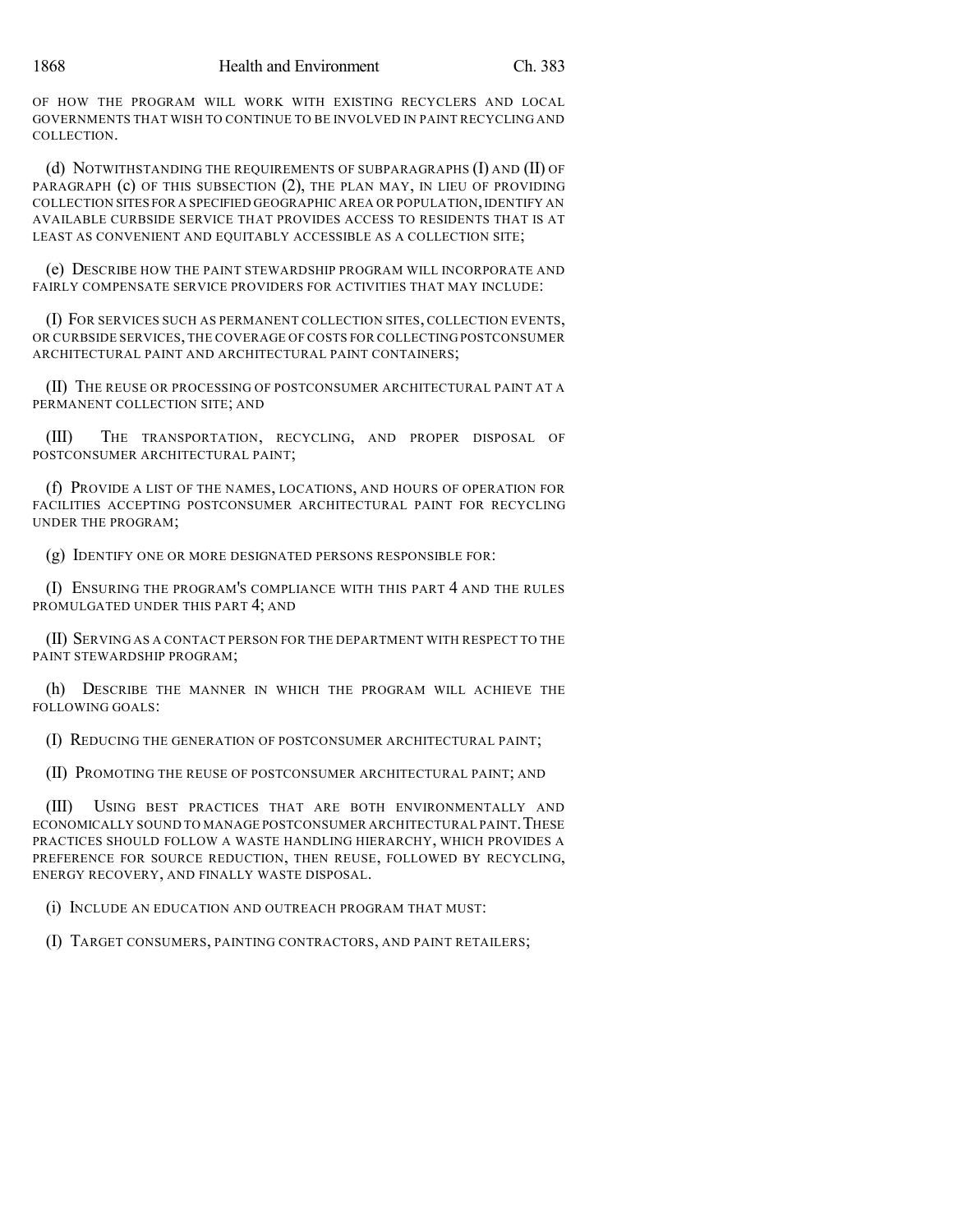(II) REACH ALL ARCHITECTURAL PAINT MARKETS SERVED BY THE PARTICIPATING PRODUCERS; AND

(III) INCLUDE A METHODOLOGY FOR EVALUATING THE EFFECTIVENESS OF THE EDUCATION AND OUTREACH PROGRAM ON AN ANNUAL BASIS, INCLUDING METHODS FOR DETERMINING THE PERCENTAGE OF CONSUMERS, PAINTING CONTRACTORS, AND RETAILERS WHO ARE AWARE OF:

(A) WAYS TO REDUCE THE GENERATION OF POSTCONSUMER ARCHITECTURAL PAINT; AND

(B) OPPORTUNITIES AVAILABLE FOR THE REUSE AND RECYCLING OF POSTCONSUMER ARCHITECTURAL PAINT;

(i) (I) DEMONSTRATE SUFFICIENT FUNDING FOR THE ARCHITECTURAL PAINT STEWARDSHIP PROGRAM DESCRIBED IN THE PLAN THROUGH THE IMPOSITION OF A PAINT STEWARDSHIP ASSESSMENT THAT EACH PRODUCER SHALL CHARGE RETAILERS AND DISTRIBUTORS FOR EACH CONTAINER OF THE PRODUCER'S ARCHITECTURAL PAINT SOLD IN COLORADO. EACH PRODUCER SHALL REMIT THE PAINT STEWARDSHIP ASSESSMENTS COLLECTED TO THE PAINT STEWARDSHIP PROGRAM. EACH RETAILER AND DISTRIBUTOR SHALL ADD THE AMOUNT OF THE PAINT STEWARDSHIP ASSESSMENT TO THE PURCHASE PRICE OF A CONTAINER OF THE PRODUCER'S ARCHITECTURAL PAINT SOLD IN COLORADO. THE PAINT STEWARDSHIP PROGRAM MUST NOT IMPOSE ANY FEES ON CUSTOMERS FOR THE COLLECTION OF POST-CONSUMER ARCHITECTURAL PAINT.

(II) TO ENSURE THAT A PAINT STEWARDSHIP PROGRAM'S FUNDING MECHANISM IS EQUITABLE AND SUSTAINABLE, THE FUNDING MECHANISM MUST:

(A) PROVIDE A UNIFORM PAINT STEWARDSHIP ASSESSMENT THAT DOES NOT EXCEED THE AMOUNT NECESSARY TO RECOVER PROGRAM COSTS; AND

(B) REQUIRE THAT ANY FUNDS GENERATED BY THE AGGREGATE AMOUNT OF FEES CHARGED TO CONSUMERS BE PLACED BACK INTO THE PROGRAM.

(k) INCLUDE A PROPOSED BUDGET AND A DESCRIPTION OF THE PROCESS USED TO DETERMINE THE PAINT STEWARDSHIP ASSESSMENT REQUIRED BY PARAGRAPH (j) OF THIS SUBSECTION (2).

(3)(a) THE EXECUTIVE DIRECTOR SHALL REVIEW A PAINT STEWARDSHIP PROGRAM PLAN SUBMITTED IN ACCORDANCE WITH SUBSECTION (2) OF THIS SECTION FOR COMPLIANCE WITH THIS PART 4, INCLUDING A REVIEW OF THE PROPOSED PAINT STEWARDSHIP ASSESSMENT REQUIRED BY PARAGRAPH (j) OF SUBSECTION (2)OF THIS SECTION,TO ENSURE THAT THE PAINT STEWARDSHIP ASSESSMENT DOES NOT EXCEED AN AMOUNT NECESSARY TO RECOVER PROGRAM COSTS. THE EXECUTIVE DIRECTOR SHALL APPROVE OR REJECT A PLAN IN WRITING WITHIN NINETY DAYS AFTER RECEIPT OF THE PLAN. IF A PLAN MEETS THE CRITERIA OF SUBSECTION (2) OF THIS SECTION, THE EXECUTIVE DIRECTOR SHALL APPROVE THE PLAN. IF THE EXECUTIVE DIRECTOR REJECTS A PLAN, THE EXECUTIVE DIRECTOR SHALL INCLUDE IN THE WRITTEN REJECTION THE REASON OR REASONS FOR REJECTING THE PLAN.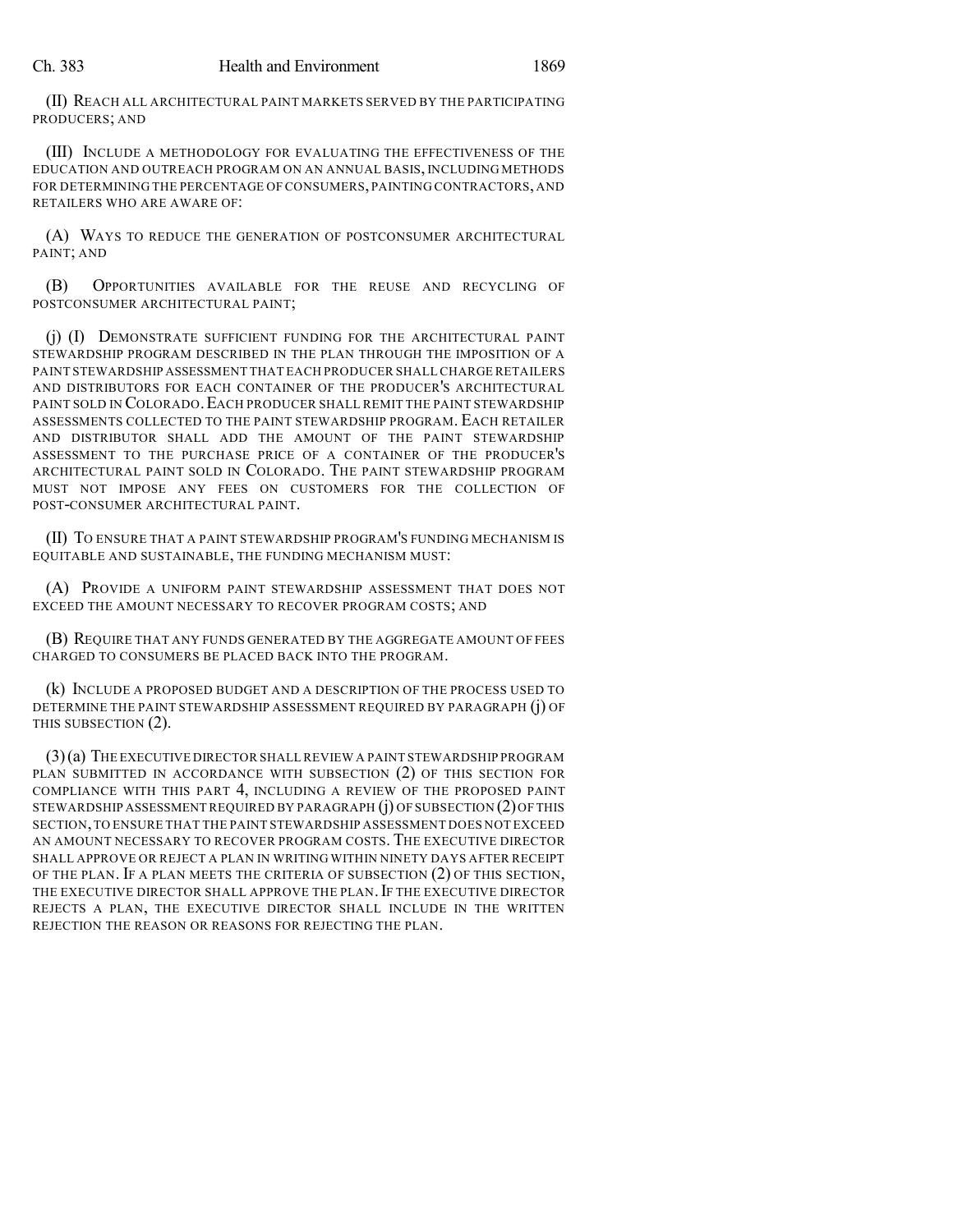(b) (I) IF THE EXECUTIVE DIRECTOR APPROVES A PAINT STEWARDSHIP PROGRAM PLAN, THE EXECUTIVE DIRECTOR SHALL ADD:

(A) THE PRODUCER OR GROUP OF PRODUCERS PARTICIPATING IN THE PAINT STEWARDSHIP PROGRAM PLAN TO A LIST OF PRODUCERS PARTICIPATING IN AN APPROVED PAINT STEWARDSHIP PROGRAM PLAN; AND

(B) THE BRANDS BEING SOLD BY THE PRODUCER OR GROUP OF PRODUCERS TO A LIST OF BRANDS INCLUDED IN AN APPROVED PAINT STEWARDSHIP PROGRAM PLAN.

(II) THE EXECUTIVE DIRECTOR SHALL PUBLISH THE LISTS ON THE DEPARTMENT'S WEB SITE, AND HE OR SHE SHALL UPDATE THE PUBLISHED LISTS AS NECESSARY.

(c) THE EXECUTIVE DIRECTOR'S REJECTION OF A PAINT STEWARDSHIP PROGRAM PLAN CONSTITUTES A FINAL AGENCY ACTION THAT MAY BE APPEALED IN ACCORDANCE WITH THE PROCEDURES SET FORTH IN SECTION 24-4-106, C.R.S.

(d) IF THE EXECUTIVE DIRECTOR'S DECISION TO REJECT A PAINT STEWARDSHIP PROGRAM PLAN IS NOT APPEALED PURSUANT TO SECTION 24-4-106, C.R.S., OR THE EXECUTIVE DIRECTOR PREVAILS ON APPEAL,THE PRODUCER, GROUP OF PRODUCERS, OR STEWARDSHIP ORGANIZATION THAT SUBMITTED THE PAINT STEWARDSHIP PROGRAM PLAN MUST SUBMIT A REVISED PLAN WITHIN NINETY DAYS AFTER THE DATE ON WHICH THE EXECUTIVE DIRECTOR'S DECISION WAS AFFIRMED OR, IF NO APPEAL WAS PURSUED, THE DATE ON WHICH THE TIME FOR APPEAL EXPIRED. THE REVISED PLAN MUST PROVIDE THE INFORMATION REQUIRED BY SUBSECTION (2) OF THIS SECTION. THE EXECUTIVE DIRECTOR SHALL APPROVE OR REJECT A REVISED PLAN UNDER THE PROCEDURE SET FORTH IN PARAGRAPH (a) OF THIS SUBSECTION (3). THE EXECUTIVE DIRECTOR'S REJECTION OF A REVISED PLAN MAY BE APPEALED IN ACCORDANCE WITH SECTION 24-4-106, C.R.S.

(4) WHEN SUBMITTING A PAINT STEWARDSHIP PROGRAM PLAN, A REVISED PLAN, OR AN ANNUAL REPORT, AS REQUIRED BY SECTION 25-17-405, ONE OR MORE PRODUCERS OR A STEWARDSHIP ORGANIZATION CONTRACTED BY ONE OR MORE PRODUCERS SHALL PAY A PAINT STEWARDSHIP PROGRAM PLAN FEE, REVISED PLAN FEE, OR ANNUAL REPORT FEE IN AN AMOUNT THAT THE COMMISSION HAS ESTABLISHED OR ADJUSTED BY RULE. IN ESTABLISHING OR ADJUSTING A FEE BY RULE, THE COMMISSION SHALL CONSULT WITH THE EXECUTIVE DIRECTOR AND, AS NEEDED, WITH AN ASSOCIATION OF PRODUCERS.

(5) THE AGGREGATE AMOUNT OF FEES CHARGED TO CONSUMERS PURSUANT TO THIS SECTION SHALL BE IN AN AMOUNT NOT TO EXCEED THE ACTUAL COST OF THE PROGRAM.

**25-17-405. Paint stewardship program requirements - annual reports customer information.** (1) A PAINT STEWARDSHIP PROGRAM MUST BE FINANCED AND EITHER MANAGED OR CONTRACTED BY A PRODUCER OR GROUP OF PRODUCERS. THE PROGRAM MUST BE IMPLEMENTED STATEWIDE AND INCLUDE:

(a) THE COLLECTION, TRANSPORTATION, REUSE, RECYCLING, AND DISPOSAL OF POSTCONSUMER ARCHITECTURAL PAINT; AND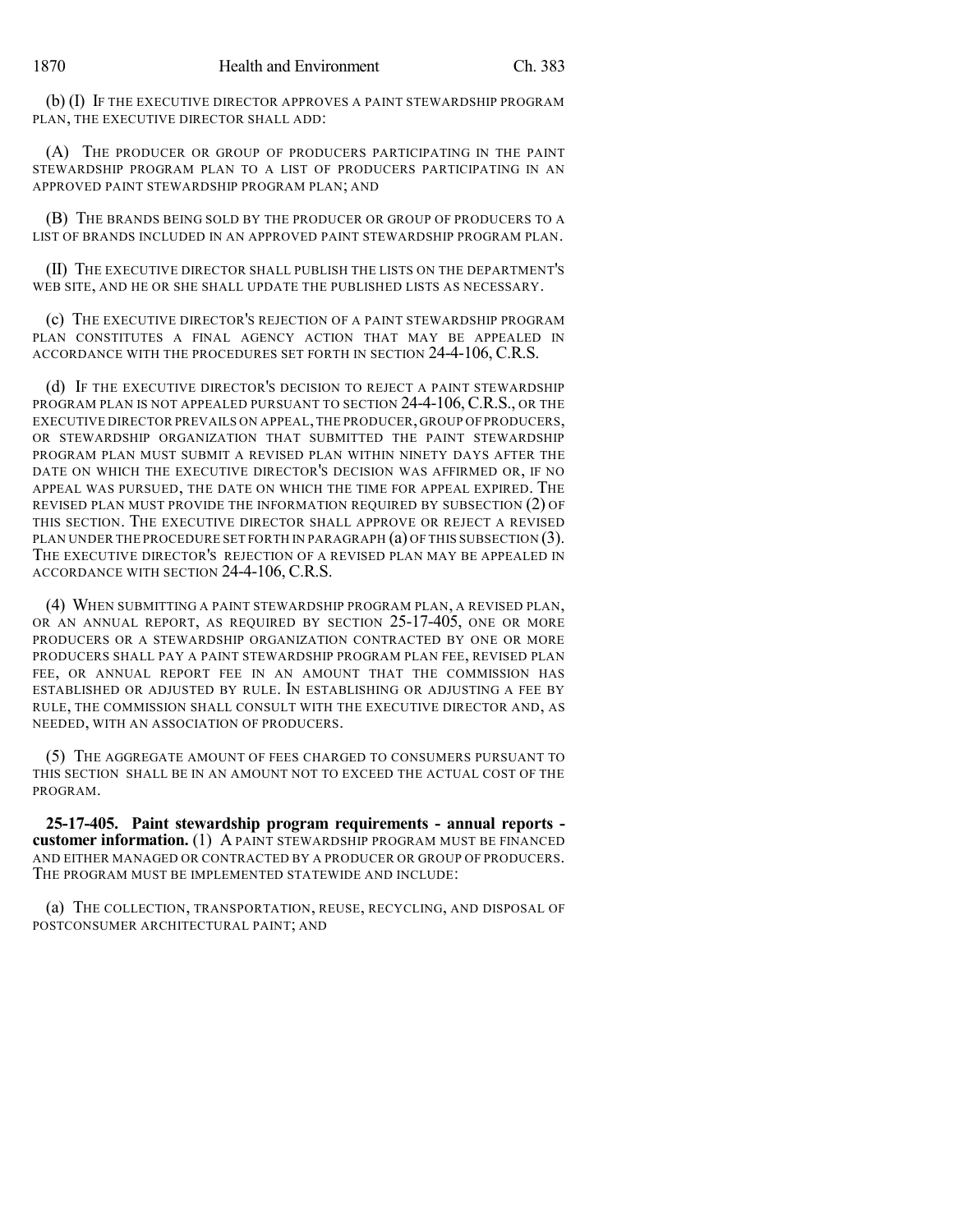(b) INITIATIVES TO REDUCE THE GENERATION OFPOSTCONSUMER ARCHITECTURAL PAINT.

(2) APAINT STEWARDSHIP PROGRAM SHALL COMPLY WITH ANY FIRE, HAZARDOUS WASTE, OR OTHER RELEVANT ORDINANCES OR RESOLUTIONS ADOPTED BY A LOCAL **GOVERNMENT** 

(3) (a) ON OR AFTER MARCH 31 OF THE SECOND YEAR OF A PAINT STEWARDSHIP PROGRAM'S IMPLEMENTATION, AND ANNUALLY THEREAFTER, ONE OR MORE PARTICIPATING PRODUCERS, OR A STEWARDSHIP ORGANIZATION CONTRACTED BY ONE OR MORE PRODUCERS, SHALL SUBMIT A REPORT TO THE EXECUTIVE DIRECTOR DESCRIBING THE PROGRESS OF THE PAINT STEWARDSHIP PROGRAM. THE PAINT STEWARDSHIP PROGRAM REPORT MUST INCLUDE THE FOLLOWING INFORMATION FROM THE PRECEDING CALENDAR YEAR:

(I) A DESCRIPTION OF THE METHOD OR METHODS USED TO REDUCE, REUSE, COLLECT, TRANSPORT, RECYCLE, AND PROCESS POSTCONSUMER ARCHITECTURAL PAINT;

(II) THE TOTAL VOLUME, IN GALLONS, AND TYPE OF POSTCONSUMER ARCHITECTURAL PAINT COLLECTED, WITH THE DATA BROKEN DOWN BY:

(A) COLLECTION SITE; AND

(B) METHOD OF WASTE HANDLING USED TO HANDLE THE COLLECTED POSTCONSUMER ARCHITECTURAL PAINT, SUCH AS REUSE, RECYCLING, ENERGY RECOVERY, OR WASTE DISPOSAL;

(III) THE TOTAL VOLUME,IN GALLONS,OFPOSTCONSUMER ARCHITECTURAL PAINT SOLD IN COLORADO BY THE PRODUCER OR PRODUCERS PARTICIPATING IN THE PAINT STEWARDSHIP PROGRAM;

(IV) FOR THE EDUCATION AND OUTREACH PROGRAM IMPLEMENTED IN COMPLIANCE WITH SECTION  $25-17-404(2)$  (i):

(A) SAMPLES OF ANY MATERIALS DISTRIBUTED; AND

(B) A DESCRIPTION OF THE METHODOLOGY USED AND THE RESULTS OF THE EVALUATION CONDUCTED PURSUANT TO SECTION 25-17-404 (2) (i) (III). THE RESULTS MUST INCLUDE THE PERCENTAGE OF CONSUMERS,PAINTINGCONTRACTORS, AND RETAILERS MADE AWARE OF THE WAYS TO REDUCE THE GENERATION OF POSTCONSUMER ARCHITECTURAL PAINT, AVAILABLE OPPORTUNITIES FOR REUSE OF POSTCONSUMER ARCHITECTURAL PAINT, AND COLLECTION OPTIONS FOR POSTCONSUMER ARCHITECTURAL PAINT RECYCLING.

(V) THE NAME, LOCATION, AND HOURS OF OPERATION OF EACH FACILITY ADDED OR REMOVED FROM THE LIST DEVELOPED IN ACCORDANCE WITH SECTION 25-17-404  $(2)$  (f);

(VI) ANY PROPOSED CHANGES TO THE PAINT STEWARDSHIP PROGRAM PLAN. THE EXECUTIVE DIRECTOR SHALL REVIEW ANY PROPOSED CHANGES SET FORTH IN THE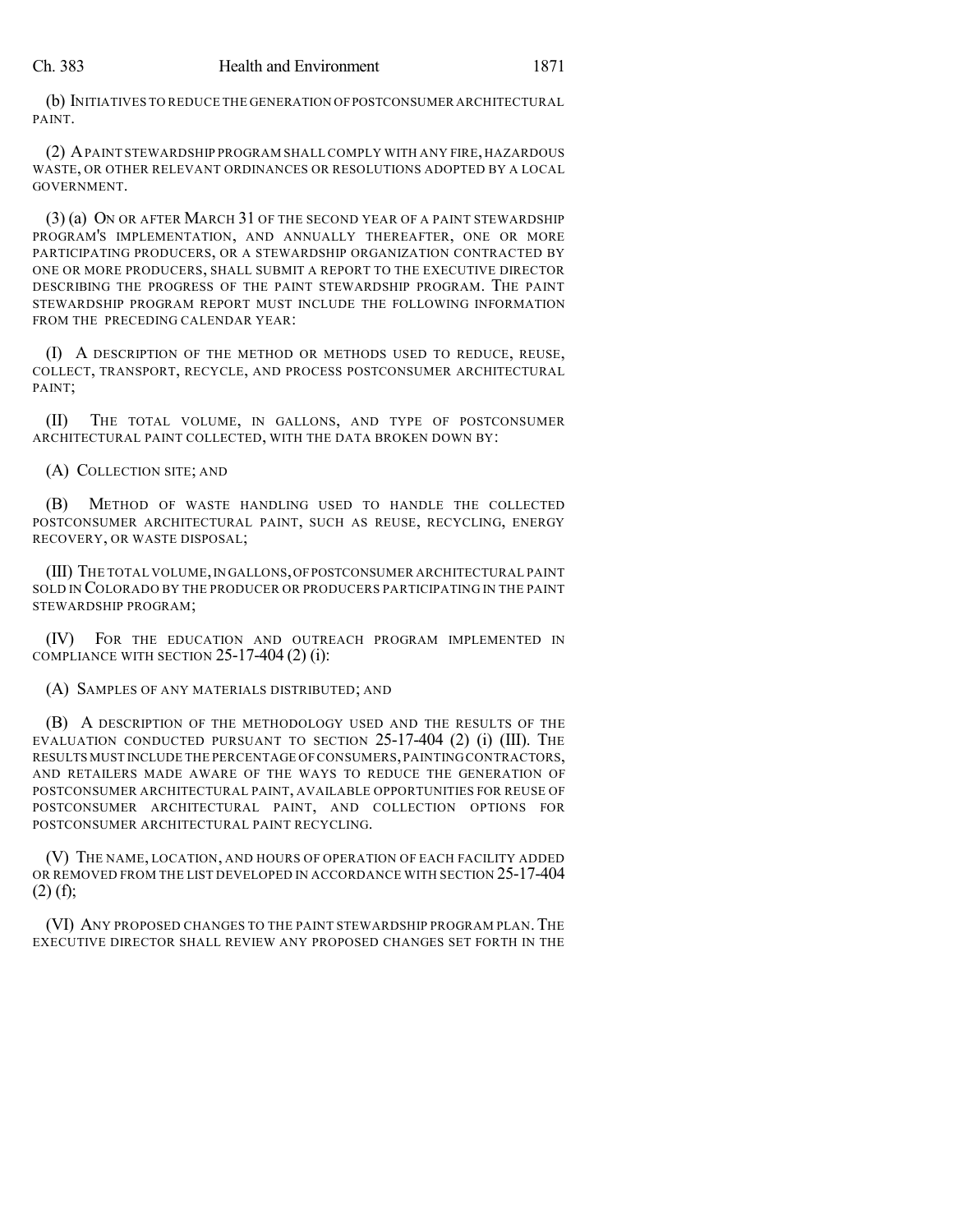ANNUAL REPORT IN ACCORDANCE WITH THE REVIEW PROCEDURES FOR A REVISED PLAN, AS SET FORTH IN SECTION 25-17-404 (3).

(VII) A COPY OF AN INDEPENDENT THIRD PARTY'S REPORT AUDITING THE PAINT STEWARDSHIP PROGRAM. THE AUDIT MUST INCLUDE A DETAILED LIST OF THE PROGRAM'S COSTS AND REVENUES.

(b) THE EXECUTIVE DIRECTOR SHALL ANNUALLY COMPILE THE RESULTS OF THE REPORTS RECEIVED PURSUANT TO PARAGRAPH (a) OF THIS SUBSECTION (3) INTO A GENERAL REPORT DESCRIBING THE PROGRESS OF THE PAINT STEWARDSHIP PROGRAMS. THE EXECUTIVE DIRECTOR SHALL ANNUALLY PRESENT THE REPORT TO THE HEALTH AND HUMAN SERVICES COMMITTEE OF THE SENATE AND THE PUBLIC HEALTH CARE AND HUMAN SERVICES COMMITTEE OF THE HOUSE OF REPRESENTATIVES, OR THEIR SUCCESSOR COMMITTEES.

(4) AS PART OF THE EDUCATION AND OUTREACH PROGRAM SET FORTH IN SECTION 25-17-404 (2) (i), A PRODUCER SHALL DISTRIBUTE PAINT STEWARDSHIP PROGRAM INFORMATION TO ALL RETAILERS OFFERING THE PRODUCER'S ARCHITECTURAL PAINT FOR SALE. THE INFORMATION MAY INCLUDE THE FOLLOWING:

(a) SIGNAGE THAT IS PROMINENTLY DISPLAYED AND EASILY VISIBLE TO THE CONSUMER;

(b) WRITTEN MATERIALS THAT MAY BE PROVIDED TO THE CONSUMER AT THE TIME OF PURCHASE OR DELIVERY OR BOTH AND TEMPLATES OF THOSE MATERIALS FOR REPRODUCTION BY THE RETAILER; AND

(c) PROMOTIONAL MATERIALS INCLUDING ADVERTISING MATERIALS THAT REFERENCE THE ARCHITECTURAL PAINT STEWARDSHIP PROGRAM.

**25-17-406. Retailsales- requirements- paintstewardship assessment added to purchase price - customer information.** (1) THE EXECUTIVE DIRECTOR, UPON THE EXECUTIVE DIRECTOR'S OWN MOTION, MAY, AND, UPON A PERSON'S WRITTEN COMPLAINT, SHALL, INVESTIGATE A PRODUCER TO DETERMINE WHETHER, ON THE DATE THAT THE PRODUCER'S ARCHITECTURAL PAINT WAS SOLD AT RETAIL, THE PRODUCER OR THE PRODUCER'S BRAND WAS LISTED ON THE DEPARTMENT'S WEB SITE AS PART OF AN APPROVED PAINT STEWARDSHIP PROGRAM. IF THE EXECUTIVE DIRECTOR DETERMINES THAT THE PRODUCER'S ARCHITECTURAL PAINT WAS SOLD IN VIOLATION OF THIS PART 4, THE EXECUTIVE DIRECTOR MAY ORDER THE PRODUCER TO CEASE AND DESIST FROM DISTRIBUTING THE ARCHITECTURAL PAINT UNTIL THE PRODUCER IS IN COMPLIANCE WITH THIS PART 4.

(2) FOR EACH CONTAINER OF ARCHITECTURAL PAINT SOLD IN COLORADO, A RETAILER SHALL ADD THE AMOUNT OF THE PRODUCER'S PAINT STEWARDSHIP ASSESSMENT, ESTABLISHED UNDER SECTION 25-17-404 (2) (j), TO THE PURCHASE PRICE OF THE CONTAINER OF ARCHITECTURAL PAINT.

(3) A RETAILER SELLING ARCHITECTURAL PAINT OR OFFERING ARCHITECTURAL PAINT FOR SALE SHALL, AT THE TIME OF SALE OF ANY OF A PRODUCER'S ARCHITECTURAL PAINT, PROVIDE CUSTOMERS WITH INFORMATION ABOUT THE PRODUCER'S PAINT STEWARDSHIP PROGRAM, AS PROVIDED BY THE PRODUCER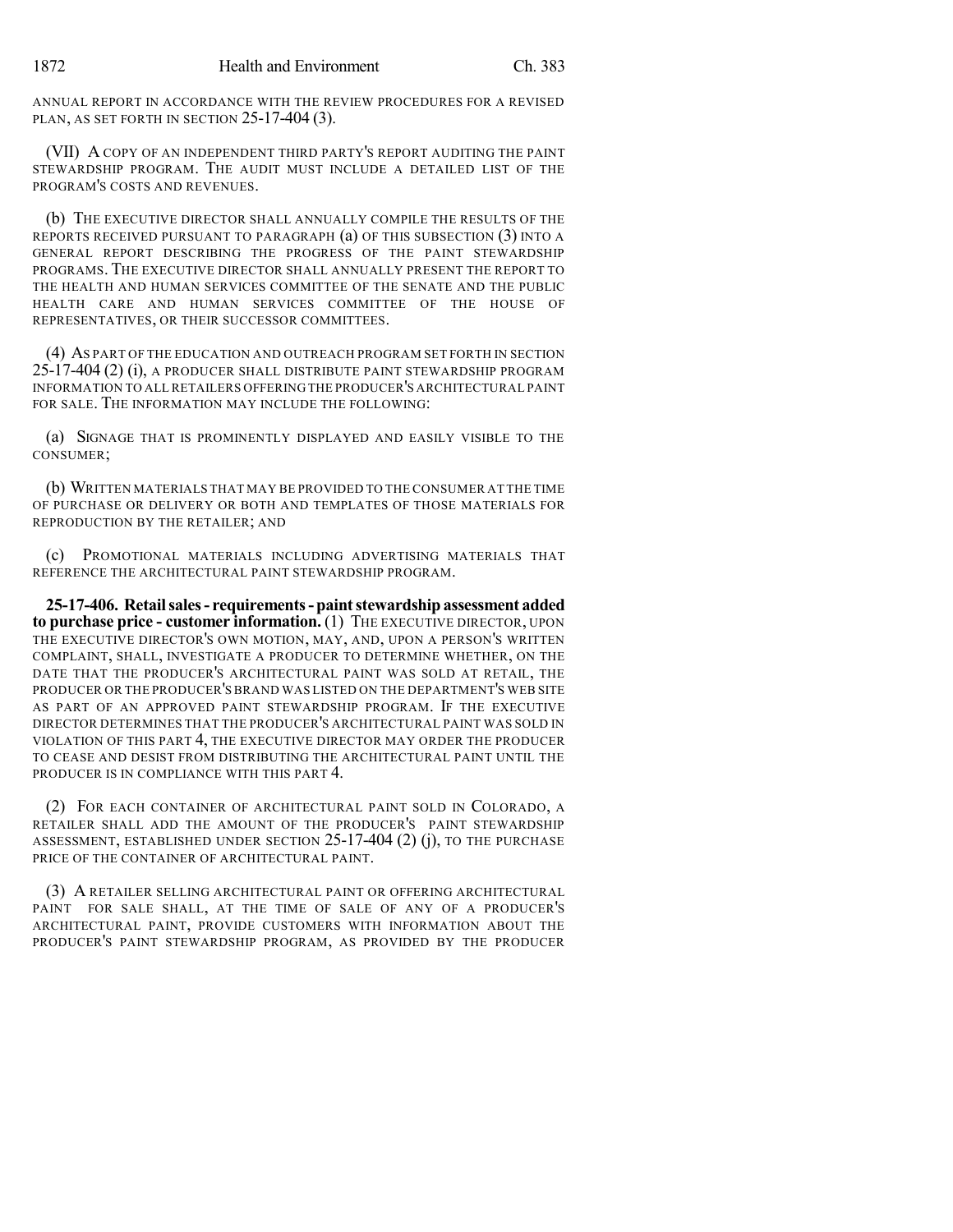PURSUANT TO SECTION 25-17-405 (4). IF A RETAILER FAILS TO DISSEMINATE INFORMATION ABOUT THE PRODUCER'S PAINT STEWARDSHIP PROGRAM PURSUANT TO THIS SUBSECTION (3), BUT THE RETAILER CAN DEMONSTRATE TO THE SATISFACTION OF THE EXECUTIVE DIRECTOR THAT THE PRODUCER FAILED TO PROVIDE THE REQUISITE EDUCATION AND OUTREACH PROGRAM INFORMATION TO THE RETAILER, THE RETAILER IS NEITHER LIABLE NOR PROHIBITED FROM SELLING THE PRODUCER'S ARCHITECTURAL PAINT.

**25-17-407. Violations - enforcement - administrative penalty.** (1) IN ADDITION TO OTHER PENALTIES PRESCRIBED BY THIS PART 4 OR ANY OTHER LAW, A PRODUCER OR STEWARDSHIP ORGANIZATION THAT VIOLATES THIS PART 4 IS LIABLE FOR AN ADMINISTRATIVE PENALTY ASSESSMENT NOT TO EXCEED ONE THOUSAND DOLLARS PER DAY FOR THE FIRST VIOLATION AND FIVE THOUSAND DOLLARS PER DAY FOR A SECOND OR SUBSEQUENT VIOLATION.

(2) IF A PERSON IS LIABLE PURSUANT TO SUBSECTION (1) OF THIS SECTION, THE EXECUTIVE DIRECTOR SHALL SERVE BY PERSONAL SERVICE OR BY CERTIFIED MAIL AN ORDER THAT IMPOSES AN ADMINISTRATIVE PENALTY ON THE PERSON WHO HAS BEEN DESIGNATED IN THE PAINT STEWARDSHIP PROGRAM PLAN AS THE CONTACT PERSON.

(3) THE CONTACT PERSON MAY SUBMIT A WRITTEN REQUEST TO THE EXECUTIVE DIRECTOR FOR A HEARING BY PERSONAL SERVICE OR BY CERTIFIED MAIL WITHIN THIRTY CALENDAR DAYS AFTER THE DATE OF THE ORDER.AN ADMINISTRATIVE LAW JUDGE FROM THE OFFICE OF ADMINISTRATIVE COURTS SHALL CONDUCT THE HEARING IN ACCORDANCE WITH SECTION 24-4-105, C.R.S.

(4) IF A REQUEST FOR A HEARING IS FILED, PAYMENT OF ANY MONETARY PENALTY IS STAYED PENDING A FINAL DECISION BY THE ADMINISTRATIVE LAW JUDGE AFTER THE HEARING ON THE MERITS.THE DEPARTMENT IS NOT PRECLUDED FROM IMPOSING AN ADMINISTRATIVE PENALTY AGAINST THE PRODUCER OR STEWARDSHIP PROGRAM FOR SUBSEQUENT VIOLATIONS OF THIS PART 4 COMMITTED DURING THE PENDENCY OF THE STAY.

(5) THE DEPARTMENT BEARS THE BURDEN OF PROOF BY A PREPONDERANCE OF THE EVIDENCE IN A HEARING HELD PURSUANT TO THIS SECTION.

(6) THE EXECUTIVE DIRECTOR MAY ENTER INTO A SETTLEMENT AGREEMENT WITH A PRODUCER OR STEWARDSHIP ORGANIZATION ASSESSED AN ADMINISTRATIVE PENALTY UNDER THIS SECTION.

(7) THE EXECUTIVE DIRECTOR SHALL TRANSFER ANY MONEYS COLLECTED UNDER THIS SECTION TO THE STATE TREASURER,WHO SHALL DEPOSIT THE MONEYS INTO THE GENERAL FUND.

**25-17-408. Fees - cash fund - creation.** THE EXECUTIVE DIRECTOR SHALL TRANSMIT ALL FEES COLLECTED UNDER SECTION 25-17-404 (4) TO THE STATE TREASURER, WHO SHALL CREDIT THEM TO THE PAINT STEWARDSHIP PROGRAM CASH FUND, HEREBY CREATED AND REFERRED TO IN THIS SECTION AS THE "FUND". THE MONEYS IN THE FUND ARE APPROPRIATED TO THE DEPARTMENT FOR THE PURPOSES SET FORTH IN THIS PART 4. ALL INTEREST EARNED FROM THE INVESTMENT OF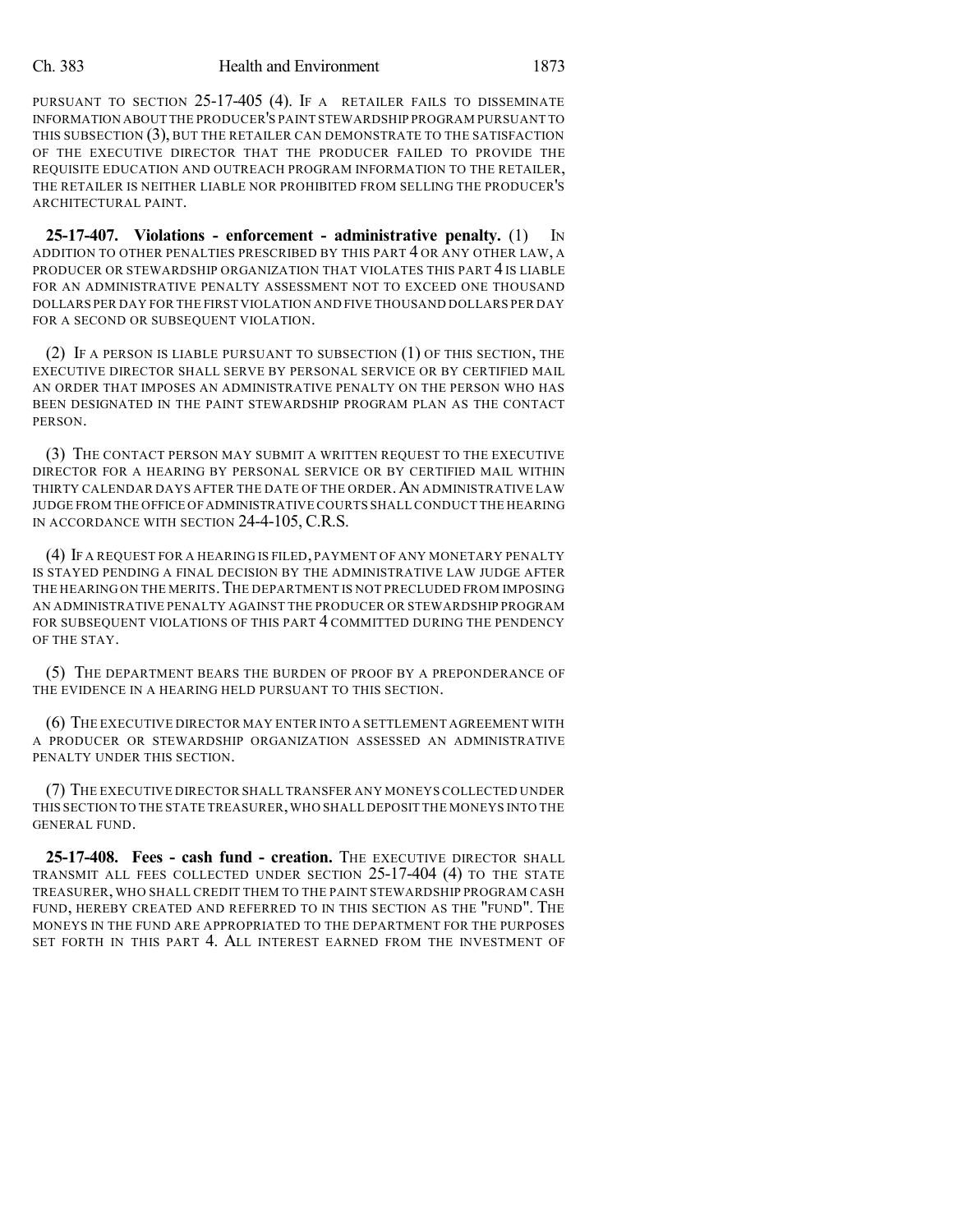MONEYS IN THE FUND IS CREDITED TO THE FUND. ANY MONEYS NOT EXPENDED AT THE END OF THE FISCAL YEAR REMAIN IN THE FUND AND DO NOT REVERT TO THE GENERAL FUND OR ANY OTHER FUND.

**25-17-409. Certificate of designation not required.** IF A RETAILER OR OTHER FACILITY SERVING AS A POSTCONSUMER ARCHITECTURAL PAINT COLLECTION SITE WOULD NOT OTHERWISE BE REQUIRED TO OBTAIN A CERTIFICATE OF DESIGNATION AS A SOLID WASTES DISPOSAL SITE AND FACILITY PURSUANT TO SECTION 30-20-102, C.R.S., THEN THE RETAILER OR OTHER FACILITY NEED NOT OBTAIN A CERTIFICATE OF DESIGNATION.

**25-17-410. Limited exemption from antitrust, restraint of trade, and unfair trade practices provisions.** IF A PRODUCER OR GROUP OF PRODUCERS PARTICIPATING IN A PAINT STEWARDSHIP PROGRAM OR A STEWARDSHIP ORGANIZATION CONTRACTED BY ONE OR MORE PRODUCERS TO IMPLEMENT A PAINT STEWARDSHIP PROGRAM ENGAGES IN AN ACTIVITY PERFORMED SOLELY IN FURTHERANCE OF IMPLEMENTING THE PAINT STEWARDSHIP PROGRAM AND IN COMPLIANCE WITH THE PROVISIONS OF THIS PART 4, THE ACTIVITY IS NOT A VIOLATION OF THE ANTITRUST,RESTRAINT OF TRADE,AND UNFAIR TRADE PRACTICES PROVISIONS OF THE "UNFAIR PRACTICES ACT", ARTICLE 2 OF TITLE 6, C.R.S., OR THE "COLORADO ANTITRUST ACT OF 1992", ARTICLE 4 OF TITLE 6, C.R.S.

**SECTION 2. Appropriation.** (1) In addition to any other appropriation, there is hereby appropriated, out of any moneys in the paint stewardship program cash fund created in section 25-17-408, Colorado Revised Statutes, not otherwise appropriated, to the department of public health and environment, for the fiscal year beginning July 1, 2014, the sum of \$84,045 and 0.9 FTE, or so much thereof as may be necessary, to be allocated to the hazardous materials and waste management division for the implementation of this act as follows:

- (a) \$74,937 and 0.9 FTE for the solid waste control program; and
- (b) \$9,108 for the purchase of legal services.

(2) In addition to any other appropriation, there is hereby appropriated to the department of law, for the fiscal year beginning July 1, 2014, the sum of \$9,108, or so much thereof as may be necessary, for the provision of legal services for the department of public health and environment related to the implementation of this act. Said sum is from reappropriated funds received from the department of public health and environment out of the appropriation made in paragraph(b) of subsection (1) of this section.

**SECTION 3. Act subject to petition - effective date.** This act takes effect at 12:01 a.m. on the day following the expiration of the ninety-day period after final adjournment of the general assembly  $(August 6, 2014, if adjour (168)$  adjournment sine die is on May 7, 2014); except that, if a referendum petition is filed pursuant to section 1 (3) of article V of the state constitution against this act or an item, section, or part of this act within such period, then the act, item, section, or part will not take effect unless approved by the people at the general election to be held in November 2014